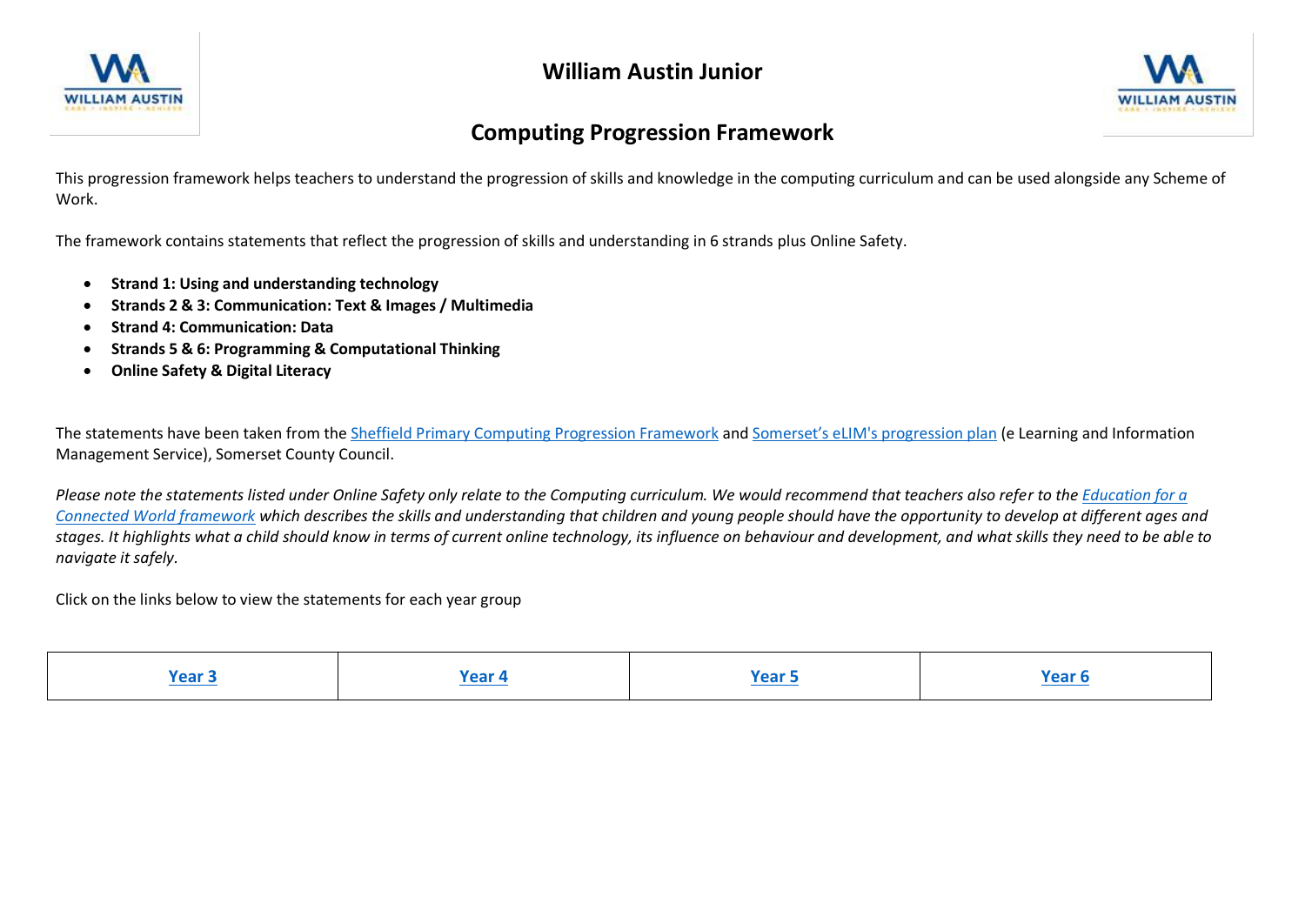<span id="page-1-1"></span><span id="page-1-0"></span>

| <b>Strand 1</b>                                                                                                                                                                                                                                                                                                                                                                                                                                                                                                                                                                                                                                                                                                                                                                                                                                                                                                                                                 | <b>Strands 2 and 3</b>                                                                                                                                                                                                                                                                                                                                                                                                                                                                                                                                                                                                                                                                                                                                                                                                                                                                                                                                         | <b>Strand 4</b>                                                                                                                                                                                                                                                                                                                                                                                                                                                                                                                                                                                                                                                                                                                                            | Strands 5 and 6                                                                                                                                                                                                                                                                                                                                                                                                                                                                                                                                                                                                                                                                                                               | <b>Online Safety &amp; Digital</b>                                                                                                                                                                                                                                                                                                                                                                                                                                                                                                                                                                                                                                                                                                                                                                                                                                                                                             |
|-----------------------------------------------------------------------------------------------------------------------------------------------------------------------------------------------------------------------------------------------------------------------------------------------------------------------------------------------------------------------------------------------------------------------------------------------------------------------------------------------------------------------------------------------------------------------------------------------------------------------------------------------------------------------------------------------------------------------------------------------------------------------------------------------------------------------------------------------------------------------------------------------------------------------------------------------------------------|----------------------------------------------------------------------------------------------------------------------------------------------------------------------------------------------------------------------------------------------------------------------------------------------------------------------------------------------------------------------------------------------------------------------------------------------------------------------------------------------------------------------------------------------------------------------------------------------------------------------------------------------------------------------------------------------------------------------------------------------------------------------------------------------------------------------------------------------------------------------------------------------------------------------------------------------------------------|------------------------------------------------------------------------------------------------------------------------------------------------------------------------------------------------------------------------------------------------------------------------------------------------------------------------------------------------------------------------------------------------------------------------------------------------------------------------------------------------------------------------------------------------------------------------------------------------------------------------------------------------------------------------------------------------------------------------------------------------------------|-------------------------------------------------------------------------------------------------------------------------------------------------------------------------------------------------------------------------------------------------------------------------------------------------------------------------------------------------------------------------------------------------------------------------------------------------------------------------------------------------------------------------------------------------------------------------------------------------------------------------------------------------------------------------------------------------------------------------------|--------------------------------------------------------------------------------------------------------------------------------------------------------------------------------------------------------------------------------------------------------------------------------------------------------------------------------------------------------------------------------------------------------------------------------------------------------------------------------------------------------------------------------------------------------------------------------------------------------------------------------------------------------------------------------------------------------------------------------------------------------------------------------------------------------------------------------------------------------------------------------------------------------------------------------|
| <b>Key Skills: Using and</b>                                                                                                                                                                                                                                                                                                                                                                                                                                                                                                                                                                                                                                                                                                                                                                                                                                                                                                                                    | <b>Communicating: Text, Images</b>                                                                                                                                                                                                                                                                                                                                                                                                                                                                                                                                                                                                                                                                                                                                                                                                                                                                                                                             | <b>Understanding &amp; Sharing</b>                                                                                                                                                                                                                                                                                                                                                                                                                                                                                                                                                                                                                                                                                                                         | <b>Programming &amp;</b>                                                                                                                                                                                                                                                                                                                                                                                                                                                                                                                                                                                                                                                                                                      |                                                                                                                                                                                                                                                                                                                                                                                                                                                                                                                                                                                                                                                                                                                                                                                                                                                                                                                                |
| understanding technology                                                                                                                                                                                                                                                                                                                                                                                                                                                                                                                                                                                                                                                                                                                                                                                                                                                                                                                                        | & Multimedia                                                                                                                                                                                                                                                                                                                                                                                                                                                                                                                                                                                                                                                                                                                                                                                                                                                                                                                                                   | <b>Data</b>                                                                                                                                                                                                                                                                                                                                                                                                                                                                                                                                                                                                                                                                                                                                                | <b>Computational Thinking</b>                                                                                                                                                                                                                                                                                                                                                                                                                                                                                                                                                                                                                                                                                                 | Literacy                                                                                                                                                                                                                                                                                                                                                                                                                                                                                                                                                                                                                                                                                                                                                                                                                                                                                                                       |
| • I am beginning to type using more<br>than two fingers<br>• I can talk about the security of my<br>school passwords<br>• I can remember my password(s)<br>• I can save and retrieve work on,<br>the school network<br>• I can open and save a file to a<br>suitable folder<br>• I use suitable file names when<br>saving work<br>• I understand you can organise files<br>using folders<br>• I can delete, move and copy files<br>. I use right-click, left-click and<br>double-click appropriately on a<br>mouse<br>• I can talk about the parts of a<br>computer, laptop and mobile<br>device e.g. iPad<br>• I understand that school<br>computers are connected together<br>in a network<br>• I can describe the World Wide<br>Web as the part of the Internet<br>that contains websites<br>• I can use search tools to find and<br>use an appropriate website.<br>• I can use a search engine to find<br>specific information by using<br>keyword searches | • I can create different effects with<br>different technology tools e.g.<br>change the appearance of text to<br>increase its effectiveness.<br>• I know how to copy text and<br>images into another document so I<br>can combine a mixture of text.<br>graphics and sound to share my<br>ideas and learning<br>• I use appropriate tools to edit and<br>enhance media for a particular<br>effect<br>• I can use appropriate keyboard<br>commands to amend text on my<br>device, including making use of a<br>spellchecker<br>• I can evaluate my work and edit<br>and improve it according to<br>feedback<br>• I think about whether I can use<br>images that I find online in my<br>own work<br>• I evaluate existing content along<br>with and their own digital content<br>• I can design and create digital<br>content for a specific purpose<br>using a range of different tools<br>· I can tell you about ways you can<br>communicate with others online | • I can talk about the different ways<br>data can be organised<br>• I can collect data to help me<br>answer a question<br>• I appreciate that different<br>programs work with different<br>types of data, e.g. text, number<br>· I can explore a record database to<br>find out information e.g. Junior<br>Library*<br>• I understand the benefits of using<br>a computer to create charts and<br>databases<br>• I understand that information can<br>be stored and shared on the<br>Internet<br>• I can design a questionnaire and<br>collect a range of data on a theme<br>• I can enter data using form into a<br>database/spreadsheet package<br>and review<br>• I can draw conclusions from<br>information stored in a<br>spreadsheet, table or chart | • I can describe the algorithm I will<br>need to complete a simple task.<br>• I can read through an algorithm<br>and detect any problems which<br>could result in unsuccessful<br>programming.<br>• I can read through a program and<br>predict the outcome<br>• I can break an open-ended<br>problem up into smaller parts.<br>• I can put programming commands<br>into a sequence to achieve a<br>specific outcome.<br>• I understand the importance of<br>continually testing my program<br>and can recognise when I need to<br>debug it.<br>• I understand the steps to work<br>through when debugging a<br>program.<br>• I can take existing code and remix<br>it make some simple changes an<br>existing program within | • I know different ways of reporting<br>unacceptable content and contact<br>online within e.g. gaming, social<br>media websites and understand<br>why it is important to report<br>concerns to an adult.<br>• I understand that I need to check<br>before downloading files and<br>games from the Internet.<br>• I know different ways of reporting<br>unacceptable content and contact<br>online<br>• I understand when to share<br>personal information and when<br>not to<br>• I understand that games and films<br>have age ratings, and what that<br>means<br>• I understand that people can give<br>permission for others to use their<br>content e.g. using Creative<br>Commons.<br>• I am aware that some people lie<br>about who they are online<br>• I can recognise what kind of<br>websites are trustworthy sources<br>of information<br>• I can recognise the benefits and<br>risks of different apps and website |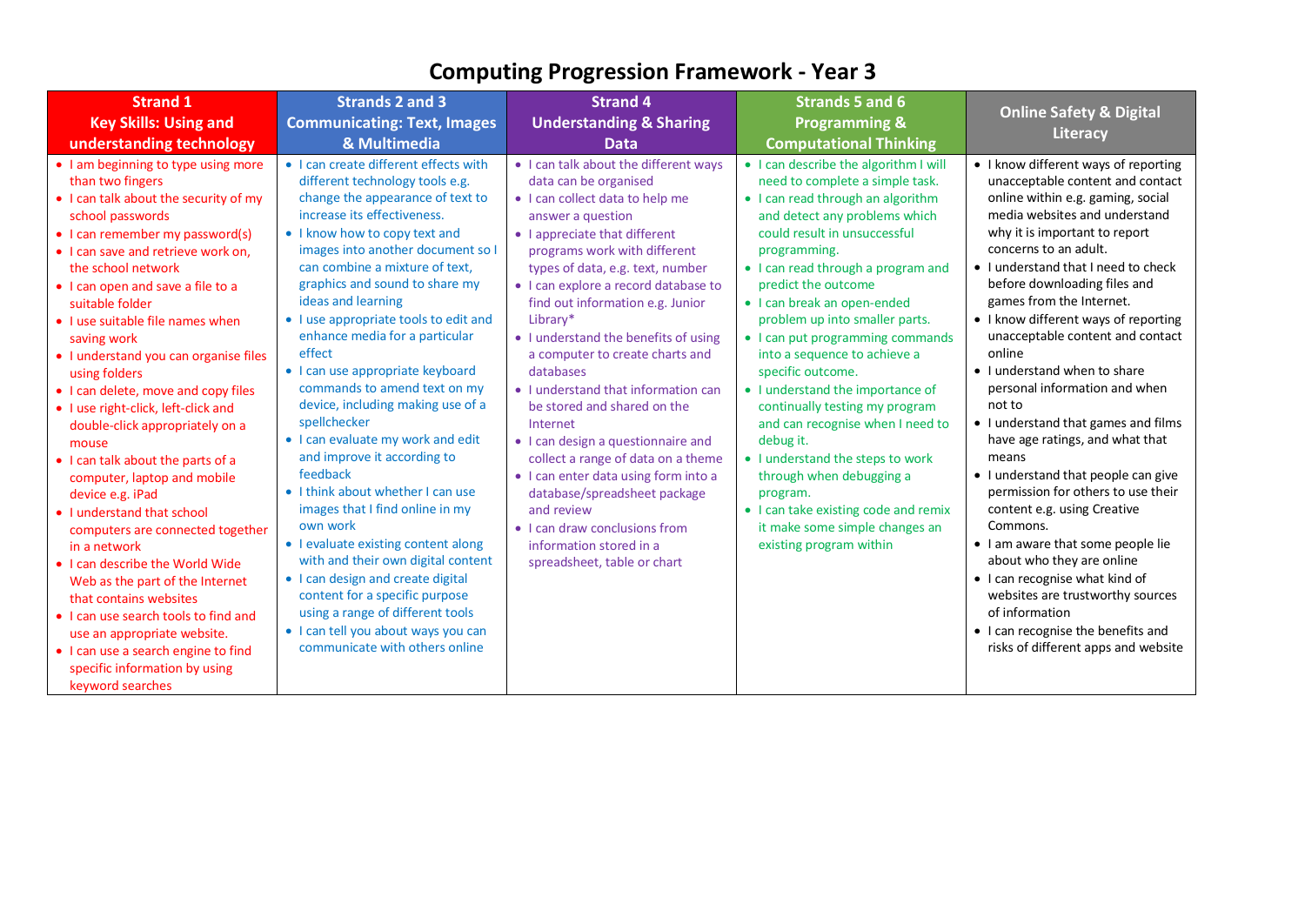| <b>Strand 1</b>                                                                                                                                                                                                                                                                                                                                                                                                                                                                                                                                                                                                                                                                                                                                                                                                                                                                                                                                                                                                                                                                                                                                              | <b>Strands 2 and 3</b>                                                                                                                                                                                                                                                                                                                                                                                                                                                                                                                                                                                                                                                                                                                                                                        | <b>Strand 4</b>                                                                                                                                                                                                                                                                                                                                                                                                                                                                                                                                                                                                                                                                                                                                                                                                                                                                                                                                                          | <b>Strands 5 and 6</b>                                                                                                                                                                                                                                                                                                                                                                                                                                                                                                                                                                                                                                                                                                                                                                                                                                                                                                                                                                                                                                                                                           |                                                                                                                                                                                                                                                                                                                                                                                                                                                                                                                                                                                                                                                                                                                                                                                                                                                                                                                                 |
|--------------------------------------------------------------------------------------------------------------------------------------------------------------------------------------------------------------------------------------------------------------------------------------------------------------------------------------------------------------------------------------------------------------------------------------------------------------------------------------------------------------------------------------------------------------------------------------------------------------------------------------------------------------------------------------------------------------------------------------------------------------------------------------------------------------------------------------------------------------------------------------------------------------------------------------------------------------------------------------------------------------------------------------------------------------------------------------------------------------------------------------------------------------|-----------------------------------------------------------------------------------------------------------------------------------------------------------------------------------------------------------------------------------------------------------------------------------------------------------------------------------------------------------------------------------------------------------------------------------------------------------------------------------------------------------------------------------------------------------------------------------------------------------------------------------------------------------------------------------------------------------------------------------------------------------------------------------------------|--------------------------------------------------------------------------------------------------------------------------------------------------------------------------------------------------------------------------------------------------------------------------------------------------------------------------------------------------------------------------------------------------------------------------------------------------------------------------------------------------------------------------------------------------------------------------------------------------------------------------------------------------------------------------------------------------------------------------------------------------------------------------------------------------------------------------------------------------------------------------------------------------------------------------------------------------------------------------|------------------------------------------------------------------------------------------------------------------------------------------------------------------------------------------------------------------------------------------------------------------------------------------------------------------------------------------------------------------------------------------------------------------------------------------------------------------------------------------------------------------------------------------------------------------------------------------------------------------------------------------------------------------------------------------------------------------------------------------------------------------------------------------------------------------------------------------------------------------------------------------------------------------------------------------------------------------------------------------------------------------------------------------------------------------------------------------------------------------|---------------------------------------------------------------------------------------------------------------------------------------------------------------------------------------------------------------------------------------------------------------------------------------------------------------------------------------------------------------------------------------------------------------------------------------------------------------------------------------------------------------------------------------------------------------------------------------------------------------------------------------------------------------------------------------------------------------------------------------------------------------------------------------------------------------------------------------------------------------------------------------------------------------------------------|
| <b>Key Skills: Using and</b>                                                                                                                                                                                                                                                                                                                                                                                                                                                                                                                                                                                                                                                                                                                                                                                                                                                                                                                                                                                                                                                                                                                                 | <b>Communicating: Text, Images</b>                                                                                                                                                                                                                                                                                                                                                                                                                                                                                                                                                                                                                                                                                                                                                            |                                                                                                                                                                                                                                                                                                                                                                                                                                                                                                                                                                                                                                                                                                                                                                                                                                                                                                                                                                          | <b>Programming &amp;</b>                                                                                                                                                                                                                                                                                                                                                                                                                                                                                                                                                                                                                                                                                                                                                                                                                                                                                                                                                                                                                                                                                         | <b>Online Safety &amp; Digital</b>                                                                                                                                                                                                                                                                                                                                                                                                                                                                                                                                                                                                                                                                                                                                                                                                                                                                                              |
| understanding technology                                                                                                                                                                                                                                                                                                                                                                                                                                                                                                                                                                                                                                                                                                                                                                                                                                                                                                                                                                                                                                                                                                                                     | & Multimedia                                                                                                                                                                                                                                                                                                                                                                                                                                                                                                                                                                                                                                                                                                                                                                                  | <b>Understanding &amp; Sharing Data</b>                                                                                                                                                                                                                                                                                                                                                                                                                                                                                                                                                                                                                                                                                                                                                                                                                                                                                                                                  | <b>Computational Thinking</b>                                                                                                                                                                                                                                                                                                                                                                                                                                                                                                                                                                                                                                                                                                                                                                                                                                                                                                                                                                                                                                                                                    | Literacy                                                                                                                                                                                                                                                                                                                                                                                                                                                                                                                                                                                                                                                                                                                                                                                                                                                                                                                        |
| • I understand the benefits of a good<br>password<br>• I can choose a secure password when<br>I am using a website<br>• I can open and save a file to a<br>suitable folder<br>• I use suitable file names when saving<br>work<br>· I understand you can organise files<br>using folders<br>• I can delete, move and copy files<br>. I can use right-click, left-click and<br>double-click appropriately on a<br>mouse<br>• I understand that school computers<br>are connected together in a network<br>• I can tell you whether a resource I am<br>using is on the Internet, the school<br>network or my own device.<br>• I can identify key words to use when<br>searching safely on the World Wide<br>Web<br>• I understand what a browser is<br>• I think about the reliability of<br>information I read on the World<br>Wide Web<br>• I can explain the different functions<br>you can do on a keyboard e.g. using<br>ctrl + letters to perform some tasks<br>(Ctrl C, Ctrl S, Ctrl P, Ctrl Z etc) use of<br>Function Keys to control e.g.<br>brightness, volume etc.<br>• I understand the differences on<br>keyboards when using different<br>devices | • I can collect, organise and present<br>information effectively using a<br>range of media<br>• I can use a range of tools when<br>editing photos, video and sound<br>and create different effects e.g.<br>transitions in video, colour<br>contrasts with photos etc.<br>• I am confident to explore new<br>media to extend what I can achieve<br>• I can create, modify and present<br>documents for a particular purpose<br>e.g. leaflets, presentations, adverts<br>• I can use a keyboard confidently<br>and make use of a spellchecker<br>when writing and reviewing my<br>work<br>• I can give constructive feedback to<br>my friends to help them improve<br>their work and refine my own work<br>• I can edit existing media to make<br>new content with an awareness of<br>copyright | • I can organise data in different ways<br>• I can collect data and identify where<br>it could be inaccurate<br>• I can plan, create and search a<br>database/spreadsheet to answer<br>questions<br>• I can choose the best way to present<br>data to my friends<br>• I appreciate that different programs<br>work with different types of data,<br>e.g. text, number<br>· I can explore a record database to<br>find out information e.g. Junior<br>Library<br>• I understand the benefits of using a<br>computer to create charts and<br>databases<br>• I understand that information can be<br>stored and shared on the Internet<br>• I understand that search engines<br>store information in databases<br>• I can design a questionnaire and<br>collect a range of data on a theme<br>• I can enter data using form into a<br>database/spreadsheet package and<br>review<br>• I can draw conclusions from<br>information stored in a spreadsheet,<br>table or chart | • I can use an efficient procedure to<br>simplify a program e.g. use forever<br>loops in a program; procedure<br>called 'square' in Logo<br>• I can create a program using a<br>range of events/inputs to control<br>what happens<br>• I can use logical thinking to solve<br>an open-ended problem by<br>breaking it up into smaller parts<br>• I know that I need to keep testing<br>my program while I am putting it<br>together.<br>• I can use different programming<br>tools e.g. apps<br>• I can recognise an error in a<br>program and debug it<br>• I recognise that an algorithm will<br>help me to sequence more<br>complex programs<br>• I can use diagrams to represent an<br>algorithm, e.g. a flowchart<br>• I recognise that using algorithms<br>will also help solve problems in<br>other learning such as Maths,<br>Science and Design and Technology<br>• I can remix and make more<br>complex changes an existing<br>program<br>• I can read through a program and<br>predict the outcome<br>• I can begin to understand the use<br>of selection in algorithms and<br>programs, i.e. if then | • I can talk about the ways I can<br>protect myself and my friends from<br>harm online.<br>• I know that anything I post online<br>can be seen by others.<br>• I choose websites and games that<br>are appropriate for my age.<br>• I can talk about why I need to ask a<br>trusted adult before downloading<br>files and games from the Internet.<br>• I comment positively and<br>respectfully online.<br>• I know different ways of reporting<br>unacceptable content and contact<br>online<br>• I understand when to share<br>personal information and when not<br>to<br>• I understand that people can give<br>permission for others to use their<br>content e.g. using Creative<br>Commons.<br>• I am aware that some people lie<br>about who they are online<br>• I recognise what kind of websites<br>are trustworthy sources of<br>information<br>• Recognise the benefits and risks of<br>different apps and websites |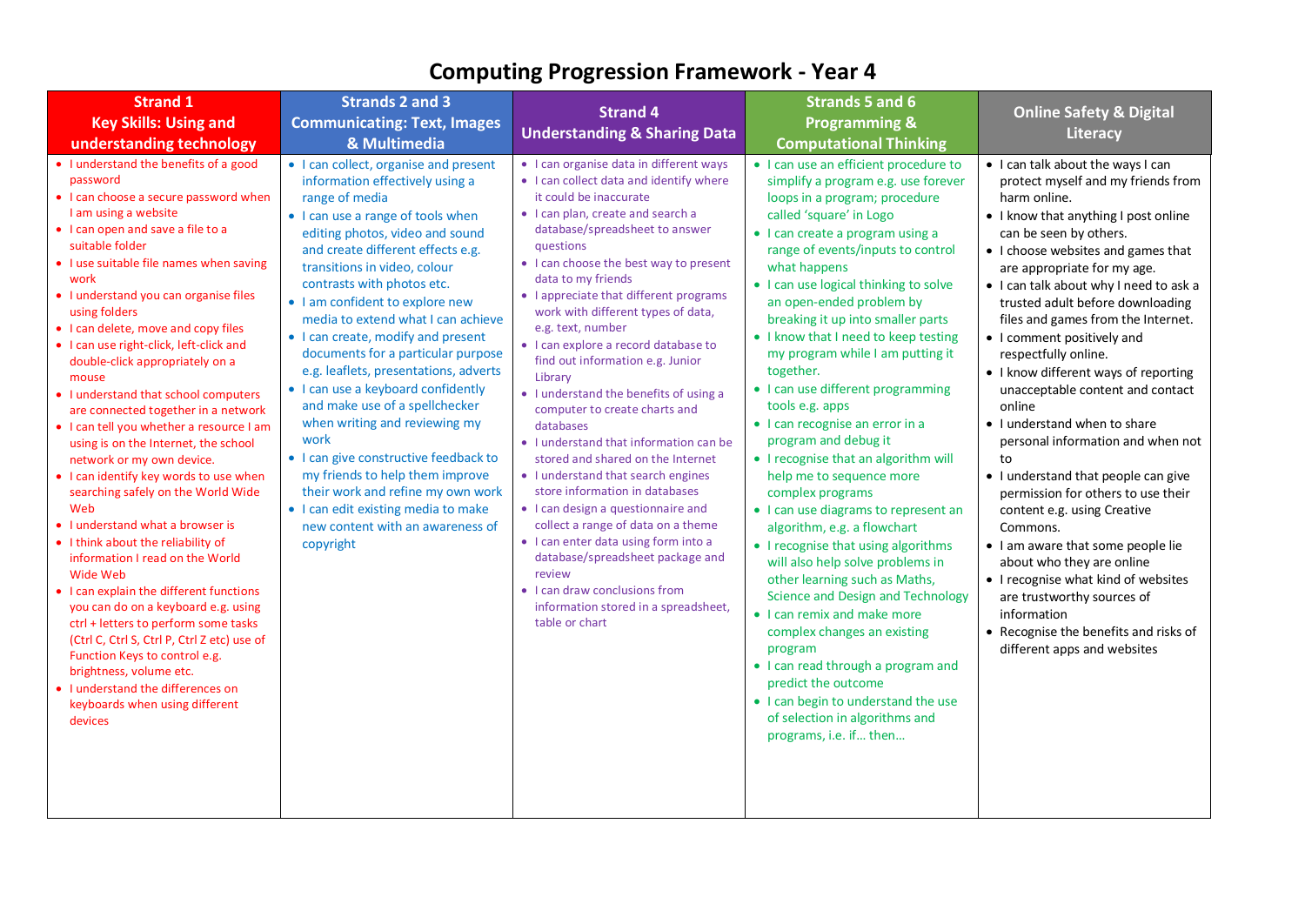<span id="page-3-0"></span>

| <b>Strand 1</b>                                                                                                                                                                                                                                                                                                                                                                                                                                                                                                                                                                                                                                                                                                                                                                                                                                                                                                                                                                                                                                                                                                                                                                                                                                                                                                                                                                                     | <b>Strands 2 and 3</b>                                                                                                                                                                                                                                                                                                                                                                                                                                                                                                                                                                                                                                                                                                                                                                                                                                                                                                                                                 | <b>Strand 4</b>                                                                                                                                                                                                                                                                                                                                                                                                                                                                                                                                                                                                                                                                                                                                                                                                                                                                                                                                                                                                                                    | <b>Strands 5 and 6</b>                                                                                                                                                                                                                                                                                                                                                                                                                                                                                                                                                                                                                                                                                                                                                                                                                                                                                                                                                                                                                                                                                                                                                                                                                            |                                                                                                                                                                                                                                                                                                                                                                                                                                                                                                                                                                                                                                                                                                                                                                                                                                                                                                                                                                  |
|-----------------------------------------------------------------------------------------------------------------------------------------------------------------------------------------------------------------------------------------------------------------------------------------------------------------------------------------------------------------------------------------------------------------------------------------------------------------------------------------------------------------------------------------------------------------------------------------------------------------------------------------------------------------------------------------------------------------------------------------------------------------------------------------------------------------------------------------------------------------------------------------------------------------------------------------------------------------------------------------------------------------------------------------------------------------------------------------------------------------------------------------------------------------------------------------------------------------------------------------------------------------------------------------------------------------------------------------------------------------------------------------------------|------------------------------------------------------------------------------------------------------------------------------------------------------------------------------------------------------------------------------------------------------------------------------------------------------------------------------------------------------------------------------------------------------------------------------------------------------------------------------------------------------------------------------------------------------------------------------------------------------------------------------------------------------------------------------------------------------------------------------------------------------------------------------------------------------------------------------------------------------------------------------------------------------------------------------------------------------------------------|----------------------------------------------------------------------------------------------------------------------------------------------------------------------------------------------------------------------------------------------------------------------------------------------------------------------------------------------------------------------------------------------------------------------------------------------------------------------------------------------------------------------------------------------------------------------------------------------------------------------------------------------------------------------------------------------------------------------------------------------------------------------------------------------------------------------------------------------------------------------------------------------------------------------------------------------------------------------------------------------------------------------------------------------------|---------------------------------------------------------------------------------------------------------------------------------------------------------------------------------------------------------------------------------------------------------------------------------------------------------------------------------------------------------------------------------------------------------------------------------------------------------------------------------------------------------------------------------------------------------------------------------------------------------------------------------------------------------------------------------------------------------------------------------------------------------------------------------------------------------------------------------------------------------------------------------------------------------------------------------------------------------------------------------------------------------------------------------------------------------------------------------------------------------------------------------------------------------------------------------------------------------------------------------------------------|------------------------------------------------------------------------------------------------------------------------------------------------------------------------------------------------------------------------------------------------------------------------------------------------------------------------------------------------------------------------------------------------------------------------------------------------------------------------------------------------------------------------------------------------------------------------------------------------------------------------------------------------------------------------------------------------------------------------------------------------------------------------------------------------------------------------------------------------------------------------------------------------------------------------------------------------------------------|
| <b>Key Skills: Using and</b>                                                                                                                                                                                                                                                                                                                                                                                                                                                                                                                                                                                                                                                                                                                                                                                                                                                                                                                                                                                                                                                                                                                                                                                                                                                                                                                                                                        | <b>Communicating: Text, Images</b>                                                                                                                                                                                                                                                                                                                                                                                                                                                                                                                                                                                                                                                                                                                                                                                                                                                                                                                                     |                                                                                                                                                                                                                                                                                                                                                                                                                                                                                                                                                                                                                                                                                                                                                                                                                                                                                                                                                                                                                                                    | <b>Programming &amp;</b>                                                                                                                                                                                                                                                                                                                                                                                                                                                                                                                                                                                                                                                                                                                                                                                                                                                                                                                                                                                                                                                                                                                                                                                                                          | <b>Online Safety &amp; Digital Literacy</b>                                                                                                                                                                                                                                                                                                                                                                                                                                                                                                                                                                                                                                                                                                                                                                                                                                                                                                                      |
| understanding technology                                                                                                                                                                                                                                                                                                                                                                                                                                                                                                                                                                                                                                                                                                                                                                                                                                                                                                                                                                                                                                                                                                                                                                                                                                                                                                                                                                            | & Multimedia                                                                                                                                                                                                                                                                                                                                                                                                                                                                                                                                                                                                                                                                                                                                                                                                                                                                                                                                                           | <b>Understanding &amp; Sharing Data</b>                                                                                                                                                                                                                                                                                                                                                                                                                                                                                                                                                                                                                                                                                                                                                                                                                                                                                                                                                                                                            | <b>Computational Thinking</b>                                                                                                                                                                                                                                                                                                                                                                                                                                                                                                                                                                                                                                                                                                                                                                                                                                                                                                                                                                                                                                                                                                                                                                                                                     |                                                                                                                                                                                                                                                                                                                                                                                                                                                                                                                                                                                                                                                                                                                                                                                                                                                                                                                                                                  |
| • I understand what makes a strong<br>password and why this is important at<br>school and in the wider world and I<br>know how to protect my password and<br>other personal information.<br>• I can create and use a strong password<br>where appropriate<br>• I can organise files effectively using<br>folders<br>• I recognise some file types and<br>extensions<br>• I can describe different uses of the<br>Internet e.g. World Wide Web, World<br>wide web (WWW), Search engines,<br>Email, Audio and video calls: Voice over<br>Internet Protocol (VoIP), Instant<br>Messaging, Streaming media, Wikis and<br>blogs, Gaming<br>• I can recognise and evaluate different<br>types of information I find on the World<br>Wide Web<br>• I can describe the different parts of a<br>webpage e.g. hyperlinks, heads,<br>embedded content e.g. videos, forms,<br>documents<br>• I know how to find out who the<br>information on a webpage belongs to<br>• I can use more advanced searching<br>techniques when using a search engine<br>and check its reliability<br>• I can use the keyboard confidently to<br>type at a suitable pace<br>• I can use some common keyboard<br>shortcuts<br>• I understand that different devices can<br>have different operating systems, and<br>can give examples, e.g. Windows, iOS,<br>Android<br>• I understand the main functions of an<br>operating system | • I can use the skills I have already<br>developed to create content using<br>unfamiliar technology<br>• I can select, use and combine the<br>appropriate technology tools to<br>create effects that will have an<br>impact on others<br>• I can identify and use appropriate<br>hardware and software to fulfil a<br>specific task<br>• I can remix and edit a range of<br>existing and my own media to<br>create new content<br>• I show that I recognise the<br>audience when designing and<br>creating digital content<br>• I understand the benefits of using<br>technology to collaborate with<br>others<br>• I can select and combine the use of<br>different Internet services to fulfil a<br>purpose and can explain what I<br>have used and why<br>• I can evaluate my own content<br>against success criteria and make<br>improvements accordingly<br>• I can identify success criteria for<br>creating digital content for a given<br>purpose and audience | • I can use a spreadsheet and database<br>to collect and record data<br>• I can choose an appropriate tool to<br>help me collect data<br>• I can present data in an appropriate<br>way<br>· I can search a database/spreadsheet<br>using different operators/formulae<br>to refine my search<br>• I can talk about mistakes in data and<br>suggest how it could be checked.<br>• I appreciate that different programs<br>work with different types of data,<br>e.g. text, number<br>• I know that there is a difference<br>between data and information<br>• I understand the benefits of using a<br>computer to create charts and<br>databases e.g. Junior Library<br>• I understand that search engines<br>store information in databases<br>• I can design a questionnaire and<br>collect a range of data on a theme<br>• I can enter data into a spreadsheet<br>package and interrogate the data<br>using a variety of different formulae<br>• I can draw conclusions from<br>information stored in a database.<br>spreadsheet, table or chart | • I can decompose a problem into smaller<br>parts to design an algorithm for a<br>specific outcome and use this to write a<br>program for a device or onscreen<br>activity<br>• I can recognise that different solutions<br>exist for the same problem<br>• I can recognise when to use a variable<br>to achieve a required output.<br>• I can create simple variables, e.g. to<br>keep score/remove lives in a game<br>• I can use a variable to increase<br>programming possibilities e.g: to stop a<br>program, to keep score or remove lives<br>in a game<br>• I can combine a variable with relational<br>operators $(< = >)$ to determine when a<br>program changes, e.g. if score > 5, say<br>"well done"<br>• I can change an input to a program to<br>achieve a different output.<br>• I can use 'if' and 'then' commands to<br>select an action<br>• I can refine a procedure using repeat<br>and repeat until commands<br>• I can predict what will happen in a<br>program or algorithm (e.g. change of<br>output) when the input changes (e.g.<br>sensor, data or event)<br>• I can use logical reasoning to detect and<br>debug mistakes in a program<br>• I use logical thinking, imagination and<br>creativity to extend a program | • I can explain why I need to protect<br>myself and my friends and the best<br>ways to do this, including reporting<br>concerns to an adult<br>• I know that anything I post online<br>can be seen, used and may affect<br>others.<br>• I can explain the importance of<br>communicating kindly and<br>respectfully<br>• I can discuss the importance of<br>choosing an age-appropriate<br>website or game<br>• I can explain why I need to protect<br>my computer or device from harm<br>• I know where to find copyright free<br>images and audio, and why this is<br>important<br>• I demonstrate responsible use of<br>online services and technologies,<br>and know a range of ways to report<br>concerns<br>• I understand what makes a strong<br>password and why this is important<br>at school and in the wider world<br>and I know how to protect my<br>password and other personal<br>information.<br>• Become increasingly savvy online<br>consumers |